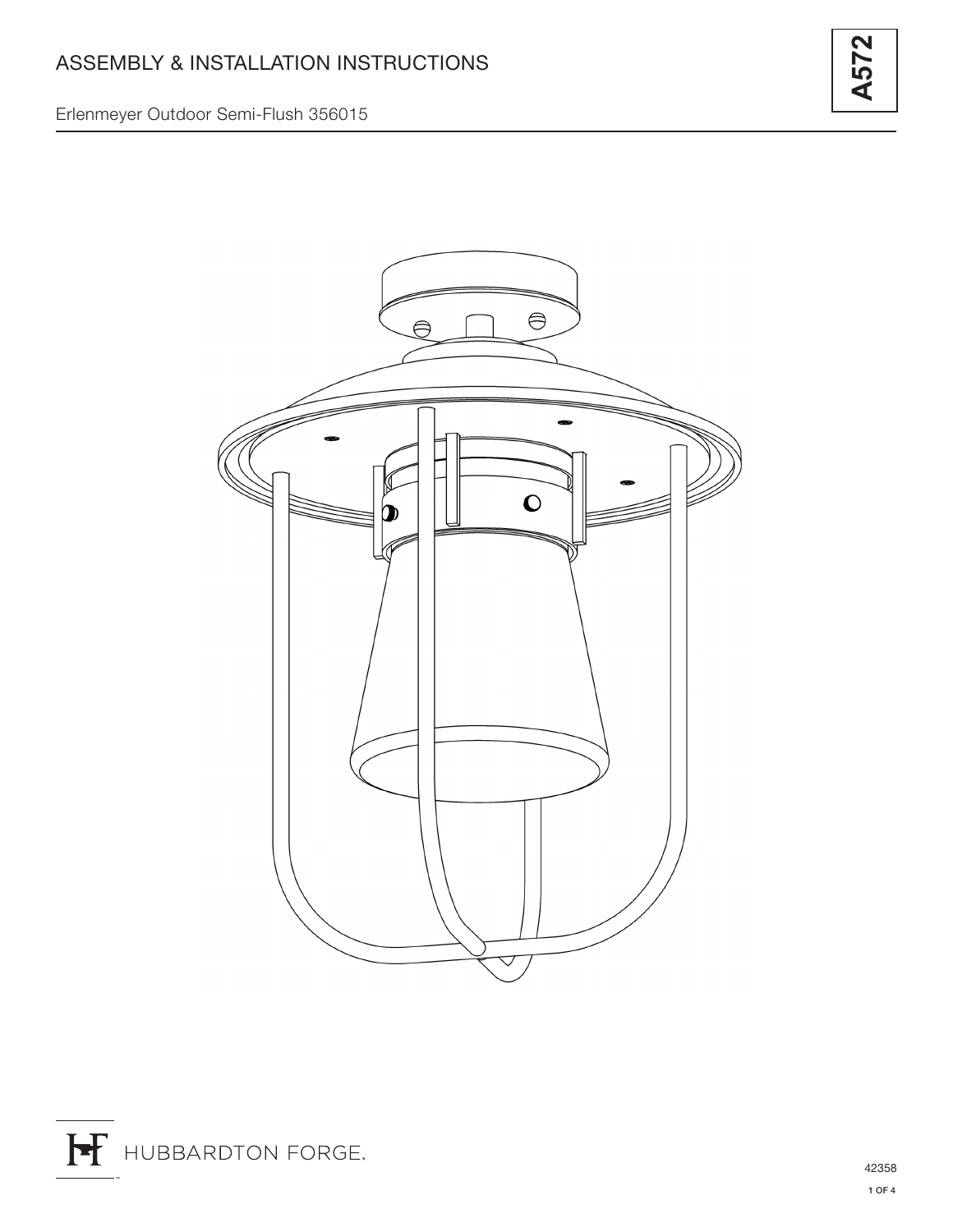## **Component Parts**

- **A Crossbar**
- **B Threaded Studs (2)**
- **C Ground Screw**
- **D Canopy**
- **E Knurled Balls (2)**
- **F Fixture**
- **G Socket**
- **H Glass**
- **I Ring**
- **J Thumb Screws (4)**

**A572**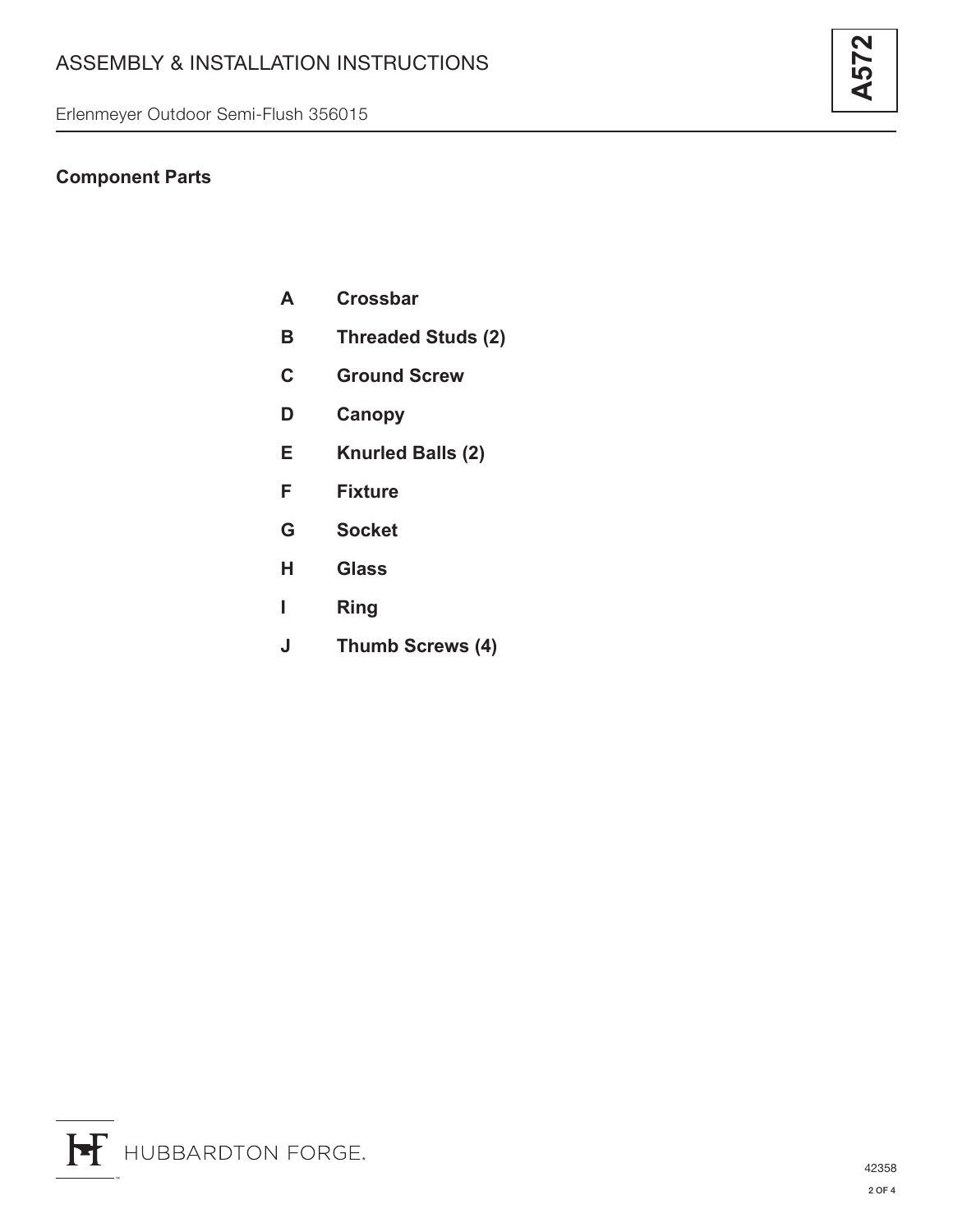

### Erlenmeyer Outdoor Semi-Flush 356015

**CAUTION:** *FAILURE TO INSTALL THIS FIXTURE PROPERLY MAY RESULT IN SERIOUS PERSONAL INJURY OR DEATH AND PROPERTY DAMAGE.* We recommend installation by a licensed electrician. This product must be installed in accordance with applicable installation code(s), by a person familiar with the construction and operation of the product and the hazards involved.\*

**Caution:** Do not exceed maximum wattage noted on fixture. Use only recommended bulbs with fixture.

Please Note: After installation, extra hardware and accessories are possible; our kits are used on multiple products.

## **To Install Fixture** *(Figure 1)*

#### **CAUTION:** BE SURE POWER IS OFF AT THE MAIN BREAKER BOX PRIOR TO INSTALLATION.

- 1. Locate crossbar (A). Thread threaded studs (B) into appropriate locations that align with the holes in the canopy (D). Threaded studs should be threaded into the same side of the crossbar as the ground screw (C).
- 2. Using two machine screws (not provided), fasten the crossbar (A) to the electrical box with threaded studs (B) pointing downward.

*Note: A new electric box comes with screws. When replacing a fixture, retain the existing screws for use with the new fixture.*

3. Attach a pigtail lead to the ground screw (C). Hold fixture (F) close to ceiling. Using suitable wire connectors (not provided) connect wires to supply wires (white to white and black to black). Connect all ground wires (bare copper or green to bare copper or green).

**CAUTION:** BE SURE WIRE CONNECTORS ARE TWISTED ON SECURELY AND NO BARE WIRE IS EXPOSED.

4. Slide canopy (D) over threaded studs (B) and push firmly to ceiling. Fasten with knurled balls (E). Be sure studs are fully seated in the knurled balls.

**CAUTION:** BE SURE NO WIRES ARE PINCHED BETWEEN THE CANOPY AND THE CEILING.

5. Follow steps on next page to install glass.



*(Figure 1)*